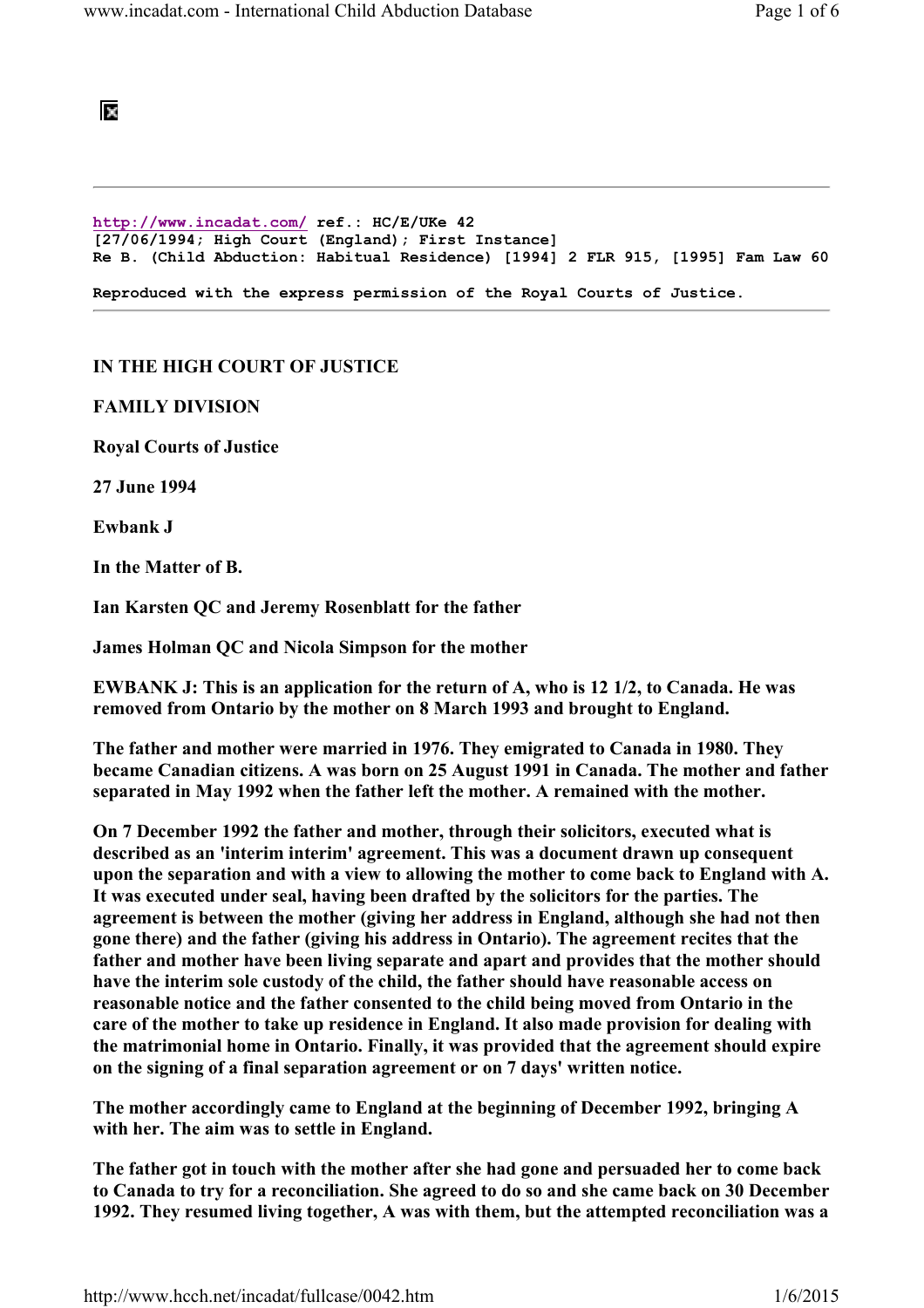failure and at the end of February 1993 or the beginning of March 1993 the mother left with A.

The father made it clear that he did not want A to go to England this time.

The mother bought stand-by tickets to fly by air back to England for herself and A. A stayed with his father from Saturday, 6 March 1993 to Monday, 8 March 1993. On Monday, 8 March 1993 he went to school. In the afternoon the mother collected him from school, took him to the airport and flew to England. This was done without consultation with the father and A did not have the opportunity of saying goodbye to him.

The father suspected that the mother had the intention of going to England and the same day that she left he went to his solicitors and signed a document giving notice that the interim interim agreement was to be terminated in accordance with the provisions of the agreement, the termination to take place 7 days after 8 March 1993. It was the view of the solicitors that this agreement was still in force. The notice of termination was received by the mother's solicitor the same day.

The father did not take any legal steps for a considerable time and it was not until 25 February 1994 that the originating summons under the Hague Convention was issued.

The first ground of defence by the mother in these proceedings was that A was not habitually resident in the State of Ontario at the time that he came to England. Habitual residence immediately before the removal is a prerequisite of any application under the Hague Convention. No notice was given by the mother's lawyers that this point was to be taken in these proceedings. There is no suggestion in the affidavits that this point was going to be taken. The father's counsel had only a short time to consider the matter. If a specific defence is going to be taken under the Hague Convention, it is desirable that it should either appear in the affidavit or that notice should be given of it.

Once this defence is raised it is, of course, incumbent on the father to establish that the jurisdiction exists and that A was indeed habitually resident in Ontario at the time of his removal.

The agreement of 7 December 1992 clearly involved A in moving to England and having a permanent home there. It is asserted on behalf of the mother that as soon as he left Ontario in December 1992 he relinquished his habitual residence in Ontario.

The question of habitual residence was considered in the case of Re J (A Minor) (Abduction: Custody Rights) [1990] 2 AC 562, sub nom C v S (A Minor: Abduction: Illegitimate Child) [1990] 2 FLR 442. Lord Brandon in considering this question said at pp 578 and 454 respectively:

'In considering this issue it seems to me to be helpful to deal with a number of preliminary points. The first point is that the expression "habitually resident" as used in Art 3 of the Convention is nowhere defined. It follows, I think, that the expression is not to be treated as a term of art with some special meaning, but rather to be understood according to the ordinary and natural meaning of the two words which it contains. The second point is that the question whether a person is or is not habitually resident in a specified country is a question of fact to be decided by reference to all the circumstances of any particular case. The third point is that there is a significant difference between a person ceasing to be habitually resident in country A and his subsequently becoming habitually resident in country B. A person may cease to be habitually resident in country A in a single day if he or she leaves it with an intention not to return to it but to take up long-term residence in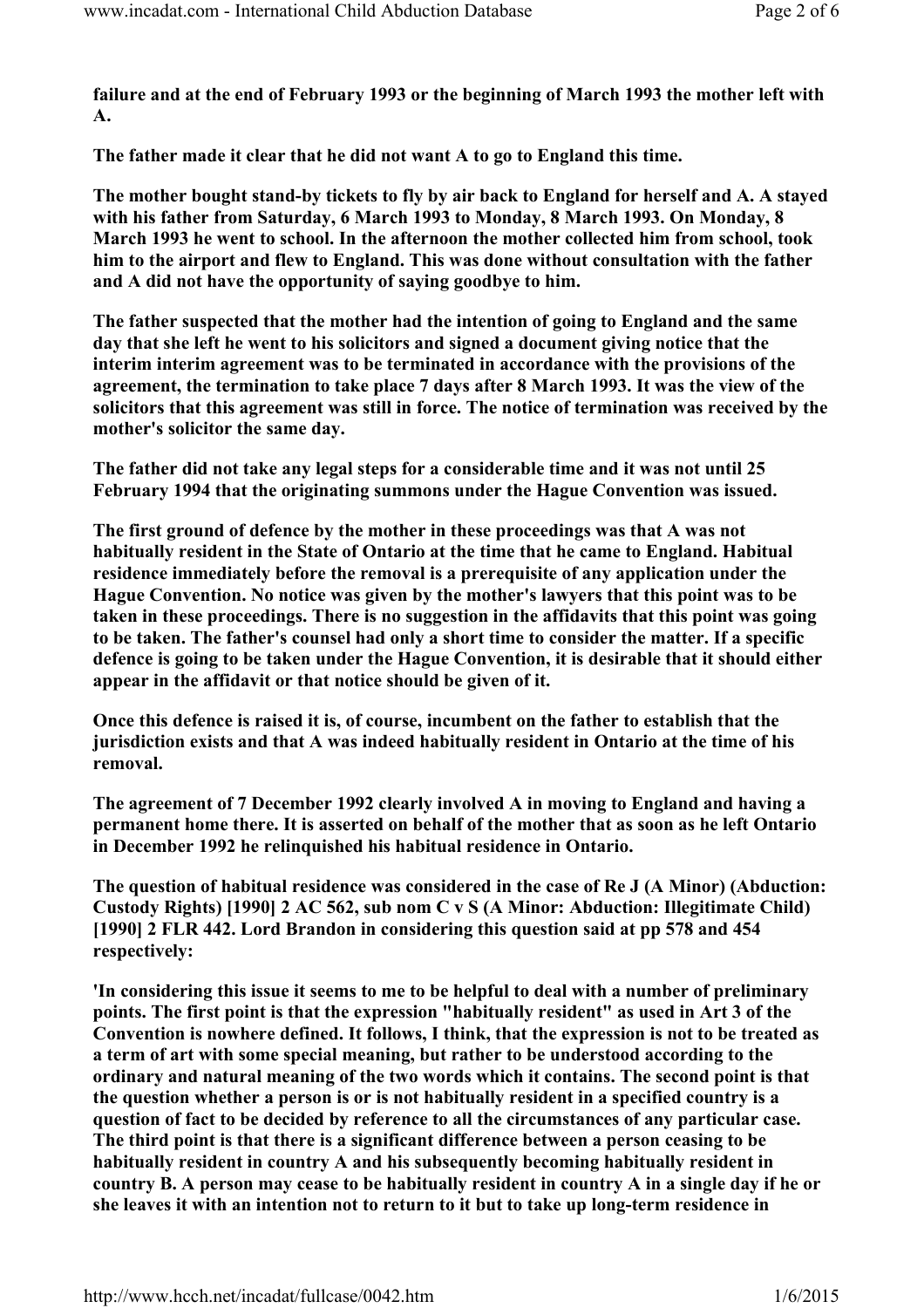country B instead. Such a person cannot, however, become habitually resident in country B in a single day. An appreciable period of time and a settled intention will be necessary to enable him or her to become so.'

In my judgment, in English law it is clear that A, being in the sole custody of the mother at the time, ceased to be habitually resident in Ontario when he came to England at the beginning of December 1992.

The question which arises is whether the habitual residence was resumed when the mother returned to Canada for a short time for an attempted reconciliation. The father asserts that that is the case. He made an application under Art 15 of the Hague Convention for a decision of the court of Ontario whether the removal of the child was wrongful within the meaning of the Convention. That matter came before Leitch J in the Ontario Court of Justice. She dealt also with the question whether the child was habitually resident in Ontario when the mother moved her on 8 March 1993.

It is asserted on behalf of the mother that any decision made by the Canadian court is not binding on this court, and certainly in relation to habitual residence it is English law which has to be applied. Secondly, it is pointed out that under Art 15 the question of habitual residence is not one of the issues which is to be addressed by the foreign court and that Leitch J was going beyond her jurisdiction to deal with that. Thirdly, it is asserted that the application before Leitch J was made ex parte. It was made after the originating summons had been issued, there was no urgency in this case in obtaining the order, and it is asserted that notice ought to have been given. I agree. If there is no urgency in a case there is no reason why applications under Art 15 should not be made on notice rather than ex parte so that the foreign court has the advantage of hearing both sides making their submissions.

Leitch J referred to two cases concerning separation agreements and held that the interim interim agreement came to an end at the beginning of the attempted reconciliation on 30 December 1992 by Canadian law. She quoted s 22 of the Children's Law Reform Act 1990 which provides that in Canadian law a child is habitually resident in the place where he resides with both parents. She accordingly held that A was habitually resident in Ontario according to Canadian law.

I have to say that the Canadian statute is not reflected in English law, either by case-law or by statute, and the decision where a child is habitually resident has to be decided in this court according to English law.

In my judgment, the short period of time during which the attempted reconciliation took place could not have been sufficiently long for a settled intention to have been formed by the mother in relation to her residence. Accordingly, although the father may have been habitually resident in Canada, the mother (in whom the custody of the child had been given when the child came to England) could not be said to have acquired a new habitual residence in Ontario. I do not accept that A had become habitually resident in Ontario as a result of the short period of time he spent with his mother and father in Ontario at the beginning of 1993.

In my judgment, the removal of the child cannot be considered wrongful because the child was not habitually resident in Ontario immediately before the mother removed him to England.

That would be sufficient to determine this case but since other issues have been put before me I deal with them briefly.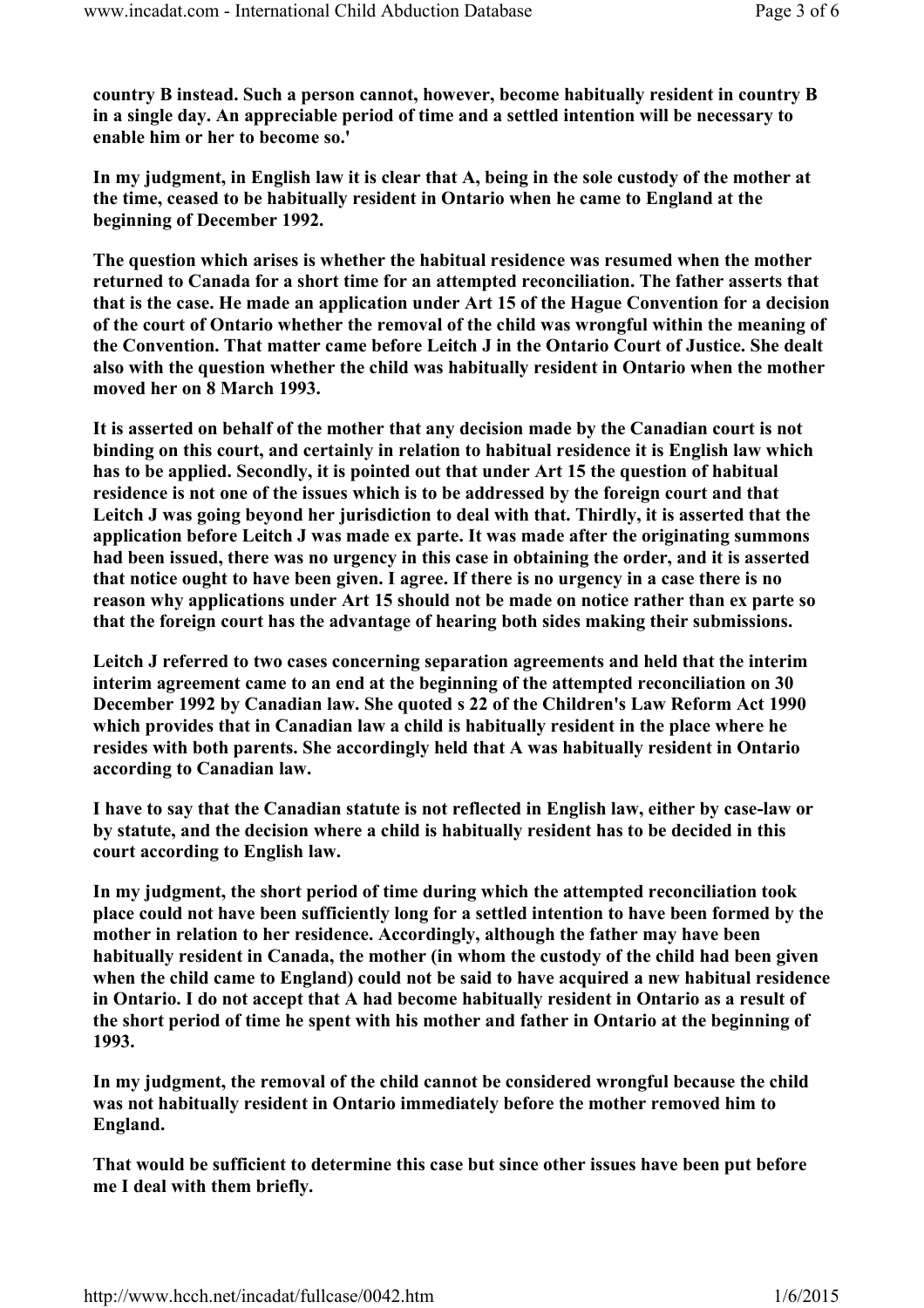The second point raised by the mother is that the removal was not wrongful because it was not in breach of rights of custody given to the father. She asserts that the rights of custody vested in her as a result of the interim interim agreement. Leitch J held that the interim interim agreement had gone and that therefore both parties had custodial rights and therefore the removal was in breach of the custodial right. It is said that Leitch J did not have the opportunity of hearing argument the other way - and that is correct - but since this is a matter of Canadian law, I have no reason to doubt that Leitch J came to the correct decision. So, that argument of the mother fails.

The third argument of the mother is that the father acquiesced in the retention of A in England. Almost one year passed between the removal and the originating summons being issued. During that year very little was done by the father. On 13 May 1993 his solicitors wrote a letter to the mother's solicitors saying:

'The father would like to see A for access in Canada this summer. Please remind the mother of the father's rights to information as an access parent, particularly when the custodial parent and child are in another continent. It is incumbent upon the mother to make efforts to ensure that the father is given this information. The father says that his family in the UK have had no communication with the mother or A since their return. Please ask the mother to ensure that A has contact with his paternal relatives. The father would not object to the mother initiating divorce proceedings and acknowledges the necessity of resolving the remaining issues of custody, access, support and division of property.'

The mother says that indicates that the father was accepting that the mother had the custody of A and that he was going to have access. He went to a different solicitor later on and on 7 September 1993 they wrote saying:

'The father has had very little access to his son. Since the mother returned to England without prior notice, except for a period of time in August 1993 when A was with my client's grandmother, when the father had some telephone access between 14 June 1993 and the second week of August 1993, the father has only had one phone call and one letter from A.'

It goes on to say:

'The father is unable at this time to travel to England because he cannot afford to leave at this time given the house payments. As a bare minimum at this time the father is requesting that A have unlimited rights to call him and that the father have unlimited rights to contact his son, A, as well as requests that A attend for access in Canada for 3 weeks at Christmas.'

The mother says that, again, the father is accepting the position as it is and he accepts that the mother has custody and that he should have access. She says, moreover, that the last suggestion (that A should come to see him in Canada for 3 weeks at Christmas time) is inconsistent with a summary return as envisaged by the Hague Convention.

In another letter, dated 26 October 1993, the solicitors write asking, in considerable detail, for various contact arrangements between the father and A.

I have been referred to the case of Re S (Minors) (Abduction: Acquiescence) [1994] 1 FLR 819. In that case Hoffmann LJ said at pp 834-835:

'The primary question is whether the conduct is objectively inconsistent with an intention to pursue the Convention remedy and little if any weight is given to whether the applicant knew the nature of the remedies between which he was entitled to choose or the reasons for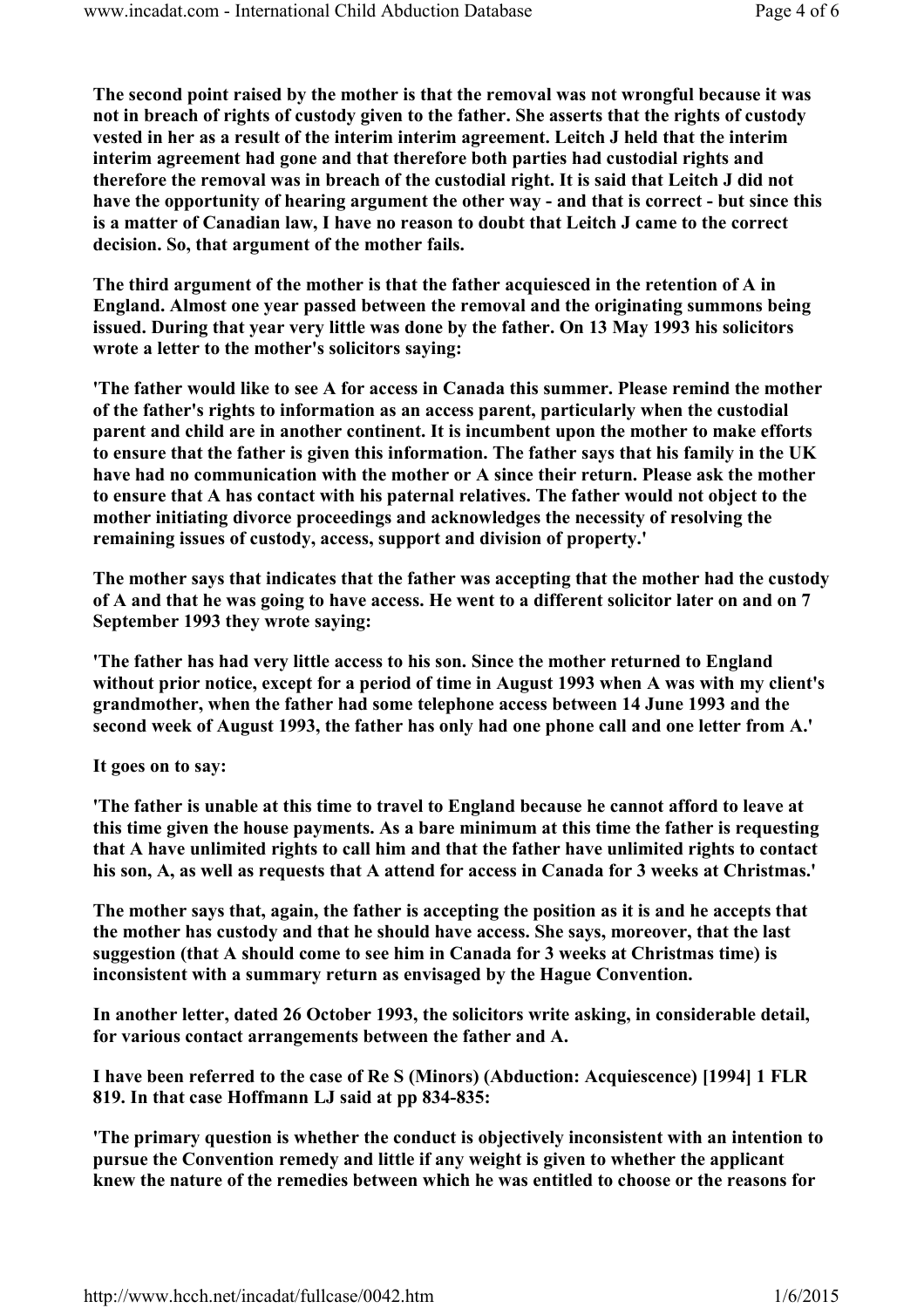his conduct. On the other hand, the cases emphasise that the inconsistency must be clear and unequivocal.'

The father for his part says that he did not receive good professional advice concerning his rights. But I have to say that reading the letters from the two firms of solicitors I regard the remarks they make as objectively inconsistent with an intention to pursue his rights under the Hague Convention. Neill LJ made a similar comment. He said at p 839:

'It is also clear, however, that where the applicant has made some unambiguous communication to the other parent which, looked at objectively, constitutes acquiescence in the removal or retention the applicant is not allowed to withdraw that communication and rely on some unexpressed reservation.'

It is said by the mother's solicitor in Canada that she was told by the husband's solicitor at the time when the mother went to England with A that the father did not intend to pursue the custody of A but he wanted to set up an access schedule. This is not accepted by the husband's solicitor, who says that she told the mother's solicitor that she had no instructions to pursue custody. But if the mother's solicitor is accurate, that is further evidence that the father was acquiescing.

So, I find that there was acquiescence by the father in the retention of A by the mother in England under Art 13 of the Hague Convention. If acquiescence is established this court is not bound to order the return of the child. It is necessary, accordingly, to take into account the various circumstances of the case in order to decide whether the child should nevertheless be sent back if acquiescence was the only ground on which the mother succeeded.

The mother has now been 15 months in England. So has A. He seems to be settled here. There is nothing for the mother in Canada. Her family is here, just as A's paternal family is here. The court welfare officer has looked into the circumstances and although the court welfare officer says that the manner in which A was brought to England was not appropriate, and has caused emotional disturbance, she does not recommend that A should return to Canada. If there is to be an issue as to who should have custody of A, in the circumstances of this case there does not seem to be any particular point in insisting that the issue should be tried in Canada. This court is perfectly capable of dealing with it if the father wishes to make an application.

On that ground, too, the mother succeeds.

Finally, the mother asserts under Art 13 that there is a grave risk that the return of A would expose him to psychological harm. This was not pursued with any vigour, has no merit and would fail.

Accordingly, having decided that the child was not habitually resident in Canada, the court does not order him to return under the Hague Convention and, in any event, if the Hague Convention did apply, because the father has acquiesced in the retention of the child in England, in all the circumstances A would not be ordered to return.

The originating summons is dismissed.

[http://www.incadat.com/] [http://www.hcch.net/] [top of page]